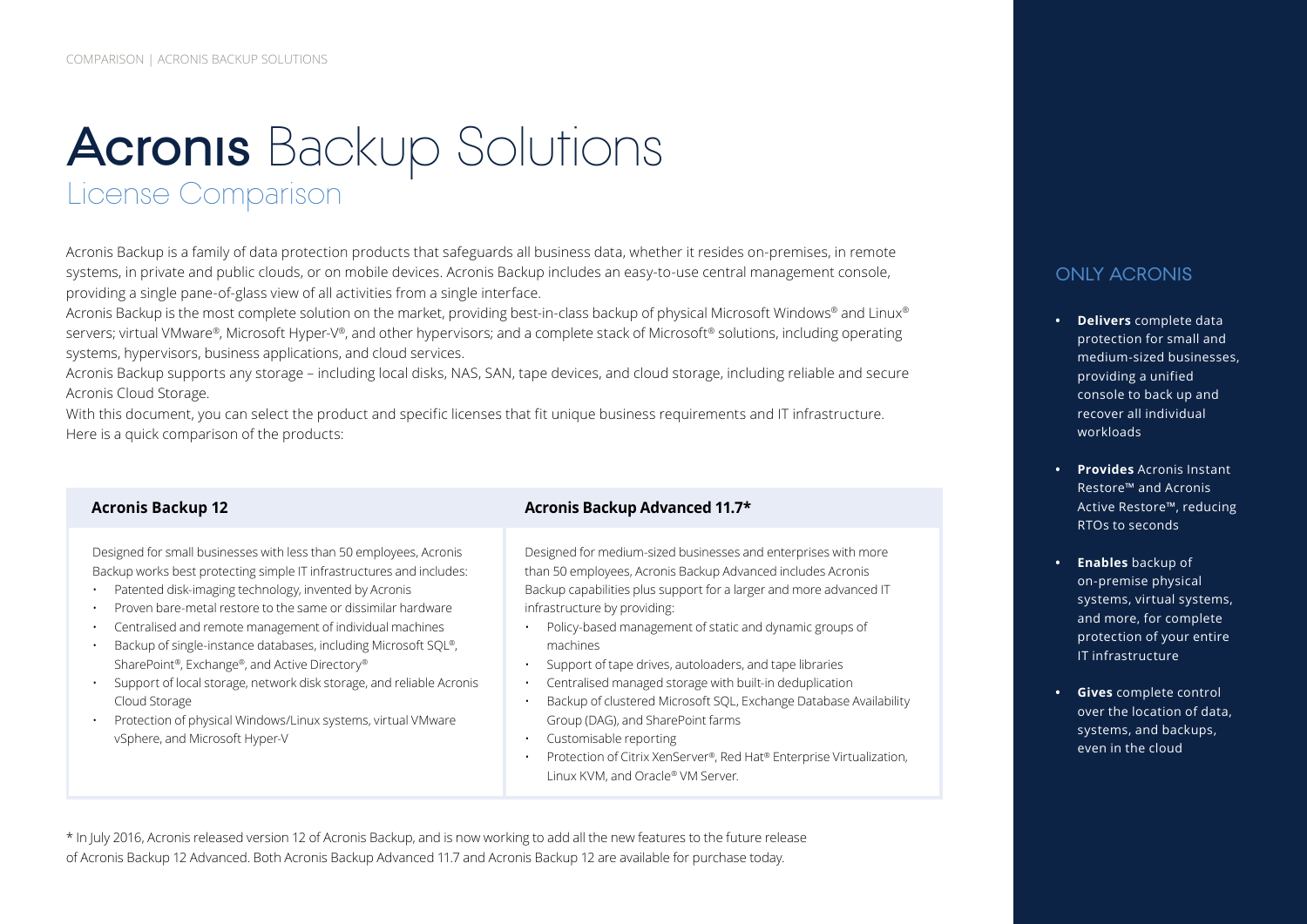## **OVERVIEW**

| <b>Product</b>                                                  |           |             | <b>Acronis Backup 12</b>     |                                 |                         | <b>Acronis Backup Advanced 11.7</b>           |        |                         |
|-----------------------------------------------------------------|-----------|-------------|------------------------------|---------------------------------|-------------------------|-----------------------------------------------|--------|-------------------------|
| License                                                         | Server    | Workstation | <b>Virtual Host</b>          | Windows<br>Server<br>Essentials | Universal<br>License    | for Windows<br>Server                         | for PC | Other licenses          |
| Company size and solution scalability                           |           |             | Small business <50 employees |                                 |                         | Medium business and enterprises >50 employees |        |                         |
| Patented disk-imaging technology                                | ◙         | Ø           |                              | ●                               | Ø                       | Ø                                             |        |                         |
| Servers                                                         | $\bullet$ |             |                              | $\bullet$                       | $\bullet$               | Ø                                             |        | $\bullet$               |
| Storage - disks, NAS, SAN, cloud                                | ◙         | $\bullet$   | Ø                            | ◙                               | $\bullet$               | Ø                                             | ◙      |                         |
| VMware vSphere, Microsoft Hyper-V                               |           |             | ◙                            |                                 | $\bullet$               |                                               |        | Ø                       |
| User end-points backup                                          |           | PC, Mac     |                              |                                 | $\bullet$               |                                               | PC     |                         |
| Centralised and remote management                               | $\bullet$ | Ø           | $\bullet$                    | ◙                               | $\bullet$               | Ø                                             | ◙      | $\bullet$               |
| User interface                                                  |           |             | Touch-friendly web           |                                 | Easy-to-use Windows     |                                               |        |                         |
| Rapid RTO technology                                            |           |             | Acronis Instant<br>Restore™  |                                 | Acronis Active Restore™ |                                               |        |                         |
| Additional protection option for VMware VMs                     |           |             | VM replication               |                                 | Incremental<br>recovery |                                               |        | Incremental<br>recovery |
| Microsoft Exchange, SQL Server,<br>SharePoint, Active Directory | $\bullet$ |             | Ø                            | Ø                               | $\bullet$               | Add-on<br>required                            |        |                         |
| Clustered Exchange, SQL support                                 |           |             |                              |                                 | $\bullet$               | Add-on<br>required                            |        | ☎                       |
| XenServer, KVM, RHEV, Oracle VM Server                          |           |             |                              |                                 | $\bullet$               |                                               |        | ◙                       |
| Backup storage deduplication                                    |           |             |                              |                                 | Ø                       | Ø                                             | Ø      |                         |
| Tape, autoloaders, libraries                                    |           |             |                              |                                 | $\bullet$               | Ø                                             | Ø      |                         |
| Policy-based group management                                   |           |             |                              |                                 | $\bullet$               |                                               |        |                         |
| Scheduled backup validation                                     |           |             |                              |                                 | Ø                       | Ø                                             | Ø      |                         |
| Remote bare-metal recovery                                      |           |             |                              |                                 | Ø                       | Ø                                             | Ø      |                         |
| PXE server for network boot                                     |           |             |                              |                                 | $\bullet$               | ◙                                             | ◙      | $\bullet$               |
| Catalog with search                                             |           |             |                              |                                 | Ø                       | Ø                                             |        |                         |
| Monitoring and reporting                                        |           |             |                              |                                 |                         | Ø                                             | Ø      |                         |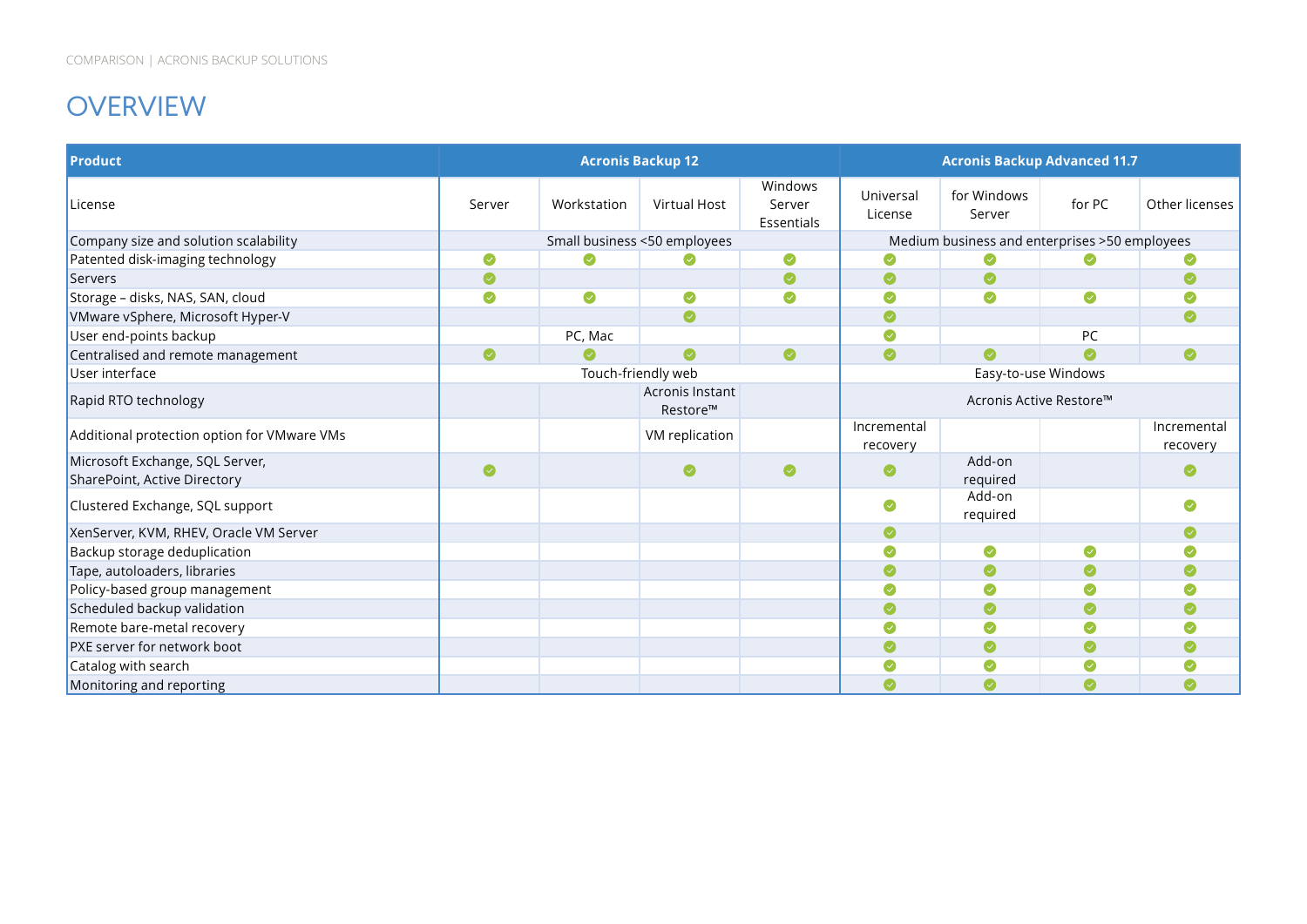#### SUPPORTED SYSTEMS

| <b>Product</b>                                               |                             | <b>Acronis Backup 12</b>                   |              |                                        |                      | <b>Acronis Backup Advanced 11.7</b> |        |                |
|--------------------------------------------------------------|-----------------------------|--------------------------------------------|--------------|----------------------------------------|----------------------|-------------------------------------|--------|----------------|
| License                                                      | Server                      | Workstation                                | Virtual Host | Windows<br>Server<br>Essentials        | Universal<br>License | for Windows<br>Server               | for PC | Other licenses |
| Windows 10                                                   |                             | $\bullet$                                  |              |                                        | $\bullet$            |                                     | ◙      |                |
| Windows 8/8.1/7/XP support                                   |                             | ◙                                          |              |                                        | Ø                    |                                     |        |                |
| Windows Vista support                                        |                             | $\bullet$                                  |              |                                        | $\bullet$            |                                     | ◙      |                |
| Windows Server 2016                                          | Ø                           |                                            | Ø            |                                        | ◙                    | Ø                                   |        | Ø              |
| Windows Server 2012R2/2012, 2008R2/2008, 2003R2/2003         | $\bullet$                   |                                            | $\bullet$    |                                        | ◙                    | ◙                                   |        | ◙              |
| Windows Small Business Server 2011/2008/2003R2/2003          |                             |                                            |              | Ø                                      | ◙                    | $\bullet$                           |        | Ø              |
| Windows Server 2016/2012R2/2012 Essentials<br>and Foundation |                             |                                            |              | $\bullet$                              | ◙                    | $\bullet$                           |        | $\bullet$      |
| Windows Storage Server 2012R2/2012, 2008R2/2008, 2003        | $\bullet$                   |                                            |              |                                        | ◙                    | $\bullet$                           |        | $\bullet$      |
| Windows MultiPoint Server 2012/2011/2010                     | $\bullet$                   |                                            |              |                                        | $\bullet$            | $\bullet$                           |        | $\bullet$      |
| Linux (various distributions)                                | Ø                           |                                            |              |                                        | Ø                    |                                     |        | ◙              |
| VMware ESX/ESXi (agentless and agent-based VM backup)        |                             |                                            | ◙            |                                        | ◙                    |                                     |        | $\bullet$      |
| VMware vSphere Hypervisor (free ESXi)                        |                             |                                            | ◙            |                                        | $\bullet$            |                                     |        | ◙              |
| support with agent-based backup                              |                             |                                            |              |                                        |                      |                                     |        |                |
| Hyper-V (agentless and agent-based VM backup)                |                             |                                            | $\bullet$    |                                        | $\bullet$            |                                     |        | $\bullet$      |
| Citrix XenServer                                             |                             |                                            |              |                                        | ◙                    |                                     |        | ◙              |
| Red Hat Enterprise Virtualization                            |                             |                                            |              |                                        | $\bullet$            |                                     |        | $\bullet$      |
| Linux KVM                                                    |                             |                                            |              |                                        | Ø                    |                                     |        | $\bullet$      |
| Oracle VM Server                                             |                             |                                            |              |                                        | ◙                    |                                     |        | ◙              |
| Mac OS X support                                             |                             | ◙                                          |              |                                        |                      |                                     |        |                |
| Microsoft Azure VM support                                   | VMs with<br>server OS       | VMs with<br>workstation OS                 |              | VMs with<br><b>Essentials OS</b>       |                      |                                     |        |                |
| Amazon AWS EC2 instance support                              | Instances with<br>server OS | Instances with<br>workstation<br><b>OS</b> |              | Instances with<br><b>Essentials OS</b> |                      |                                     |        |                |
| Dynamic disk support                                         | Ø                           | $\bullet$                                  | Ø            | Ø                                      | ◙                    | Ø                                   | ◙      | $\bullet$      |
| GPT disks support                                            | ◙                           | ◙                                          | $\bullet$    | $\bullet$                              | ◙                    | Ø                                   | ◙      | ◙              |
| iPhone, iPad, Android backup                                 |                             | With Acronis Cloud Storage subscription    |              |                                        |                      |                                     |        |                |
| Acronis Disk Director Lite in on-premise installation        | ◙                           | ◙                                          | Ø            | Ø                                      | ◙                    |                                     | Ø      | Ø              |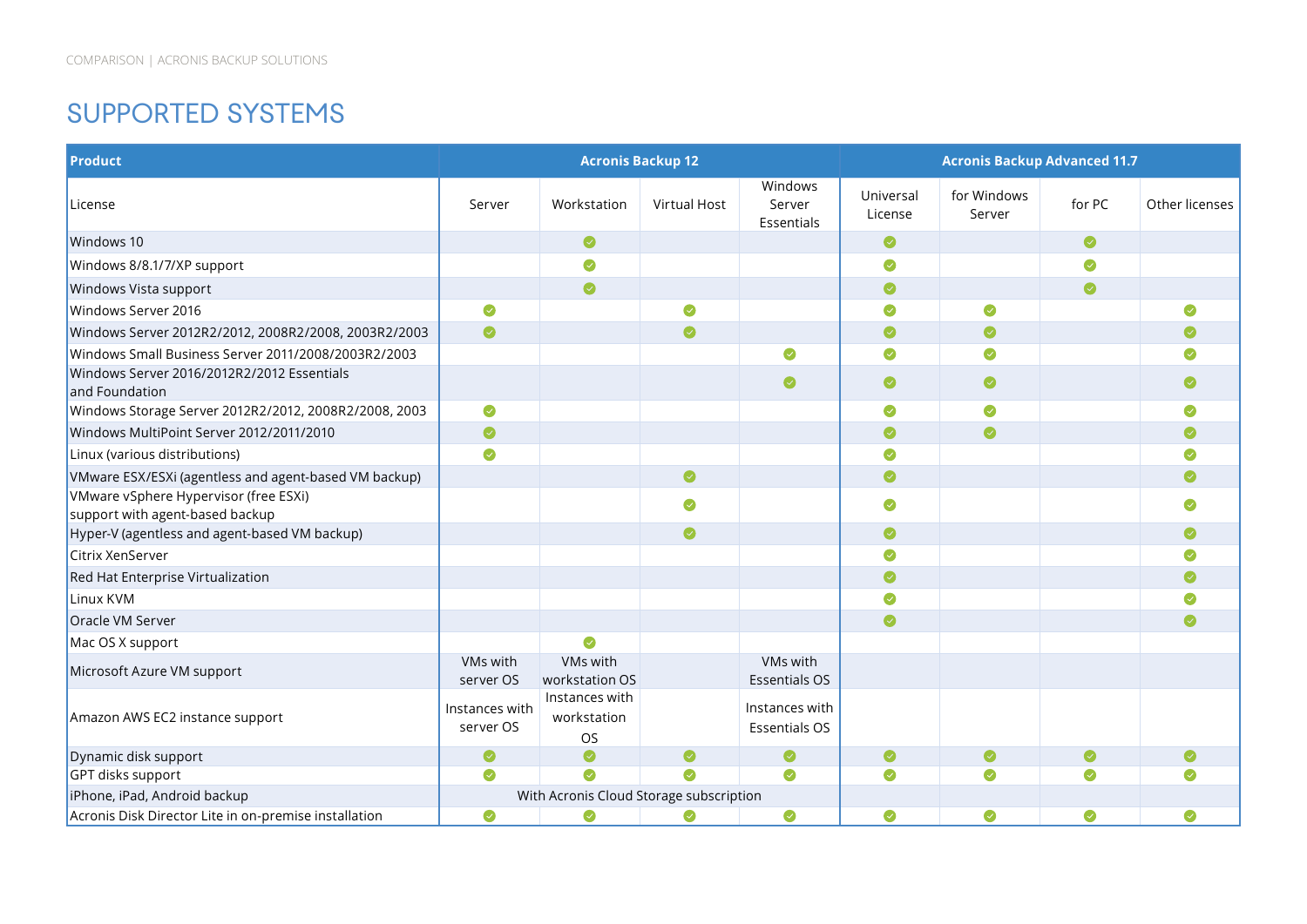#### MANAGEMENT OPTIONS

| <b>Product</b>                                     |           | <b>Acronis Backup 12</b> |              |                                 |                      | <b>Acronis Backup Advanced 11.7</b> |        |                |
|----------------------------------------------------|-----------|--------------------------|--------------|---------------------------------|----------------------|-------------------------------------|--------|----------------|
| License                                            | Server    | Workstation              | Virtual Host | Windows<br>Server<br>Essentials | Universal<br>License | for Windows<br>Server               | for PC | Other licenses |
| Touch-friendly, centralised management web console | $\bullet$ | $\bullet$                | ◙            | Ø                               |                      |                                     |        |                |
| Software-based, easy-to-use centralised            |           |                          |              |                                 | $\bullet$            | Ø                                   |        |                |
| management console                                 |           |                          |              |                                 |                      |                                     |        |                |
| Centralised and remote management                  | $\bullet$ | $\bullet$                | $\bullet$    | ◙                               | Ø                    | $\bullet$                           |        |                |
| Centralised backup policies for machine groups     |           |                          |              |                                 | Ø                    | $\sim$                              |        |                |
| Condition-based backup scheduling                  |           |                          | In roadmap   |                                 | $\bullet$            | $\checkmark$                        |        |                |
| Event-based backup scheduling                      |           |                          | In roadmap   |                                 | Ø                    | (V                                  |        |                |
| Remote installation                                |           |                          | Ø            | ◙                               | $\bullet$            | O                                   |        |                |
| Remote update                                      | $\bullet$ |                          | Ø            |                                 | Ø                    |                                     |        |                |
| Remote bare-metal recovery                         |           |                          |              |                                 | Ø                    |                                     |        |                |
| Centralised data catalog with search               |           |                          |              |                                 | Ø                    | (√                                  |        |                |
| Built-in reporting                                 |           |                          |              |                                 | ◙                    | (√                                  |        |                |
| Customisable reporting                             |           |                          |              |                                 | Ø                    | (√                                  |        |                |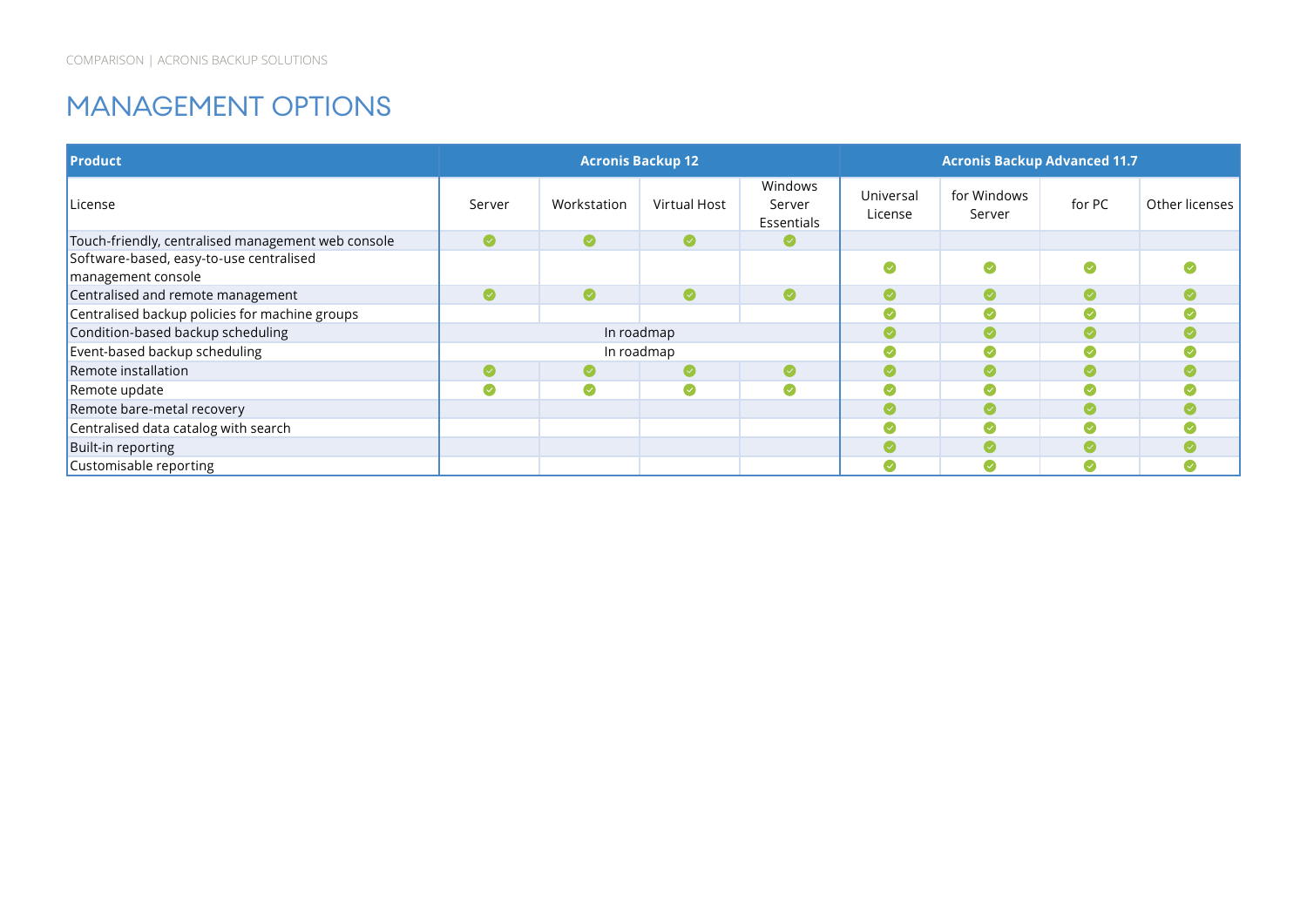#### BACKUP AND STORAGE

| <b>Product</b>                                                                                                                |            |                                         | <b>Acronis Backup 12</b> |                                     |                      | <b>Acronis Backup Advanced 11.7</b> |           |                |
|-------------------------------------------------------------------------------------------------------------------------------|------------|-----------------------------------------|--------------------------|-------------------------------------|----------------------|-------------------------------------|-----------|----------------|
| License                                                                                                                       | Server     | Workstation                             | <b>Virtual Host</b>      | <b>Windows Server</b><br>Essentials | Universal<br>License | for Windows<br>Server               | for PC    | Other licenses |
| Disk backup                                                                                                                   | Ø          | $\bullet$                               | $\bullet$                |                                     | Ø                    | $\bullet$                           | Ø         | Ø              |
| File backup                                                                                                                   | ◙          | $\bullet$                               | ◙                        | $\bullet$                           | $\bullet$            | Ø                                   | ◙         | Ø              |
| Application backup                                                                                                            | $\bullet$  |                                         | ◙                        | Ø                                   | $\bullet$            | Add-on required                     |           |                |
| (Exchange, SQL Server, SharePoint, Active Directory)                                                                          |            |                                         |                          |                                     |                      |                                     |           |                |
| Clustered Exchange and SQL Server support                                                                                     |            |                                         |                          |                                     | $\bullet$            | Add-on required                     |           | Ø              |
| Agentless backup of VMs                                                                                                       |            |                                         | ◙                        |                                     | $\bullet$            |                                     |           | Ø              |
| Virtual host backup                                                                                                           |            |                                         | Ø                        |                                     | Ø                    |                                     |           |                |
| Backup to Acronis Cloud Storage: files and folders                                                                            | ◙          | ◙                                       | ◙                        | Ø                                   | $\bullet$            | $\bullet$                           | Ø         | Ø              |
| Backup to Acronis Cloud Storage: disks and partitions                                                                         | $\bullet$  | $\bullet$                               | Ø                        | $\bullet$                           | $\bullet$            | Ø                                   | $\bullet$ | Ø              |
| Backup of iPhone/iPad contacts, photos, videos, calendars,<br>reminders, via iOS API to Acronis Cloud Storage subscription    |            | With Acronis Cloud Storage subscription |                          |                                     |                      |                                     |           |                |
| Backup of Android contacts, photos, videos, calendars, text<br>messages via Android API to Acronis Cloud Storage subscription |            | With Acronis Cloud Storage subscription |                          |                                     |                      |                                     |           |                |
| Physical data shipping to Acronis Cloud Storage<br>(initial seeding) option                                                   | In roadmap |                                         |                          |                                     | $\bullet$            | $\bullet$                           | ◙         | $\bullet$      |
| Physical data shipping from Acronis Cloud Storage<br>(large-scale recovery) option                                            |            |                                         | In roadmap               |                                     | Ø                    | Ø                                   | Ø         | ◙              |
| Store to network share                                                                                                        | $\bullet$  |                                         | $\bullet$                | $\bullet$                           | $\bullet$            | $\bullet$                           | ◙         | $\bullet$      |
| Store to FTP/SFTP                                                                                                             |            |                                         | In roadmap               |                                     |                      |                                     |           |                |
| Backup validation as part of backup plan                                                                                      | $\bullet$  | $\bullet$                               | ◙                        | $\bullet$                           | $\bullet$            | $\bullet$                           | Ø         | Ø              |
| Scheduled backup validation                                                                                                   |            |                                         |                          |                                     | Ø                    | Ø                                   | $\bullet$ | Ø              |
| Backup contents search                                                                                                        | $\bullet$  | ◙                                       | $\bullet$                | $\bullet$                           | ◙                    |                                     | $\bullet$ | $\bullet$      |
| Archive encryption (in-flight and at-rest)                                                                                    | $\bullet$  | Ø                                       | Ø                        |                                     | Ø                    |                                     | Ø         |                |
| VSS support (consistent backup of applications)                                                                               | $\bullet$  | $\bullet$                               | $\bullet$                | $\bullet$                           | ◙                    | $\bullet$                           | $\bullet$ | Ø              |
| VMware-VMware VM replication with WAN optimisation                                                                            |            |                                         | $\bullet$                |                                     |                      |                                     |           |                |
| Central storage deduplication                                                                                                 |            |                                         |                          |                                     | $\bullet$            | $\bullet$                           | ◙         | $\bullet$      |
| Backup compression                                                                                                            | $\bullet$  | $\bullet$                               | ◙                        | Ø                                   | Ø                    | Ø                                   | $\bullet$ |                |
| Acronis Secure Zone                                                                                                           | $\bullet$  | $\bullet$                               | $\bullet$                | $\bullet$                           | $\bullet$            | ◙                                   | ◙         | Ø              |
| Tape drive, autoloader, library support, including media                                                                      |            |                                         |                          |                                     |                      |                                     |           |                |
| management                                                                                                                    |            |                                         |                          |                                     | Ø                    | ◙                                   | ◙         | Ø              |
| Multi-destination backup (backup replication)                                                                                 |            |                                         | Up to 2 locations        |                                     |                      | Up to 5 locations                   |           |                |
| Scheduled backup replication                                                                                                  |            |                                         |                          |                                     | ◙                    | Ø                                   | Ø         | Ø              |
| Flexible backup rotation and retention policies                                                                               | $\bullet$  | $\bullet$                               | $\bullet$                | Ø                                   | $\bullet$            | $\bullet$                           | Ø         | Ø              |
| Backup retention cleanup as part of backup plan                                                                               | ◙          | ◙                                       | ◙                        | Ø                                   | Ø                    |                                     | Ø         |                |
| Scheduled backup retention                                                                                                    |            |                                         |                          |                                     | $\bullet$            | $\bullet$                           | $\bullet$ |                |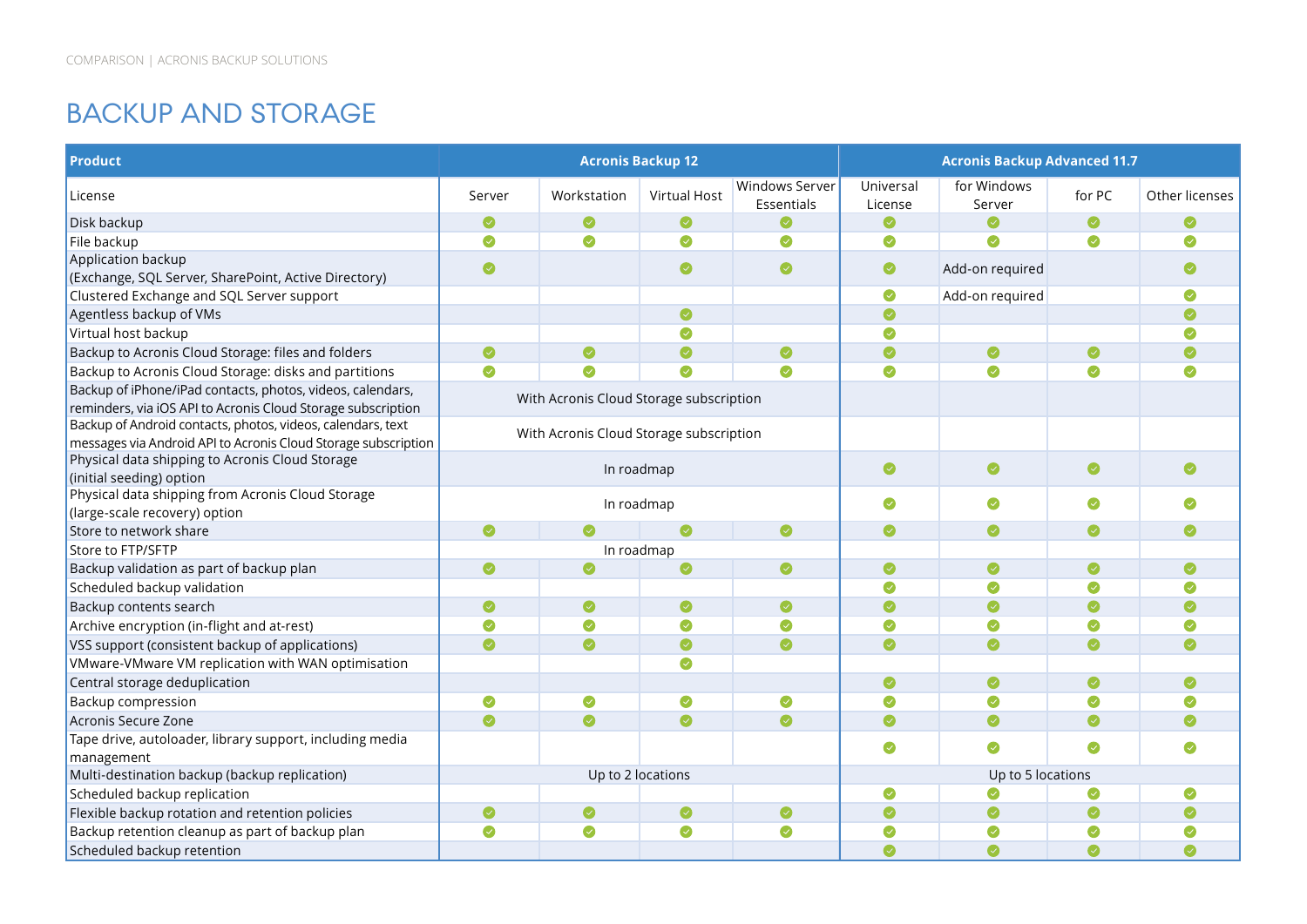### RECOVERY

| <b>Product</b>                                                                                                             |           |             | <b>Acronis Backup 12</b>                |                                 |                      | <b>Acronis Backup Advanced 11.7</b> |           |                |
|----------------------------------------------------------------------------------------------------------------------------|-----------|-------------|-----------------------------------------|---------------------------------|----------------------|-------------------------------------|-----------|----------------|
| License                                                                                                                    | Server    | Workstation | Virtual Host                            | Windows<br>Server<br>Essentials | Universal<br>License | for Windows<br>Server               | for PC    | Other licenses |
| Acronis Universal Restore                                                                                                  | $\bullet$ | $\bullet$   | ◙                                       | Ø                               | $\bullet$            | $\bullet$                           | $\bullet$ | $\bullet$      |
| Granular restore of Microsoft Exchange                                                                                     | $\bullet$ |             | $\bullet$                               | ◙                               | Ø                    | Add-on<br>required                  |           | Ø              |
| Granular restore of Microsoft SQL Server                                                                                   | $\bullet$ |             | ◙                                       | ◙                               | $\bullet$            | Add-on<br>required                  |           | Ø              |
| Mounting of SQL databases from the backup storage                                                                          |           |             |                                         |                                 | $\bullet$            | Add-on<br>required                  |           | Ø              |
| Granular restore of Microsoft SharePoint                                                                                   | $\bullet$ |             | ◙                                       | ◙                               |                      | Add-on<br>required                  |           |                |
| Recovery of Microsoft Active Directory domain controllers                                                                  | $\bullet$ |             | ◙                                       | ◙                               | Ø                    | Add-on<br>required                  |           | ◙              |
| Restore of iPhone/iPad contacts, photos, videos,<br>calendars, reminders from Acronis Cloud Storage<br>subscription        |           |             | With Acronis Cloud Storage subscription |                                 |                      |                                     |           |                |
| Restore of Android device contacts, photos, videos,<br>calendars, text messages from Acronis Cloud Storage<br>subscription |           |             | With Acronis Cloud Storage subscription |                                 |                      |                                     |           |                |
| Acronis Active Restore                                                                                                     |           |             |                                         |                                 | $\bullet$            | $\bullet$                           | ◙         | $\bullet$      |
| Convert backup to virtual machine                                                                                          |           |             |                                         |                                 | $\bullet$            | Ø                                   | Ø         |                |
| Acronis Instant Restore (run VM from a backup)                                                                             |           |             |                                         |                                 |                      |                                     |           |                |
| Acronis vmFlashback (CBT-based incremental VM restore)                                                                     | ◙         | Ø           | Ø                                       | Ø                               |                      |                                     |           |                |

#### BOOTABLE RESCUE MEDIA

| <b>Product</b>                          |        |             | <b>Acronis Backup 12</b> |                                 | <b>Acronis Backup Advanced 11.7</b> |                       |        |                |
|-----------------------------------------|--------|-------------|--------------------------|---------------------------------|-------------------------------------|-----------------------|--------|----------------|
| License                                 | Server | Workstation | Virtual Host             | Windows<br>Server<br>Essentials | Universal<br>License                | for Windows<br>Server | for PC | Other licenses |
| Acronis Bootable Media                  |        |             |                          |                                 |                                     |                       |        |                |
| Acronis Startup Recovery Manager        |        | In roadmap  |                          |                                 |                                     |                       |        |                |
| WinPE plug-in for on-premise console    |        |             |                          |                                 |                                     |                       |        |                |
| <b>PXE Server with PXE network boot</b> |        |             |                          |                                 |                                     |                       |        |                |